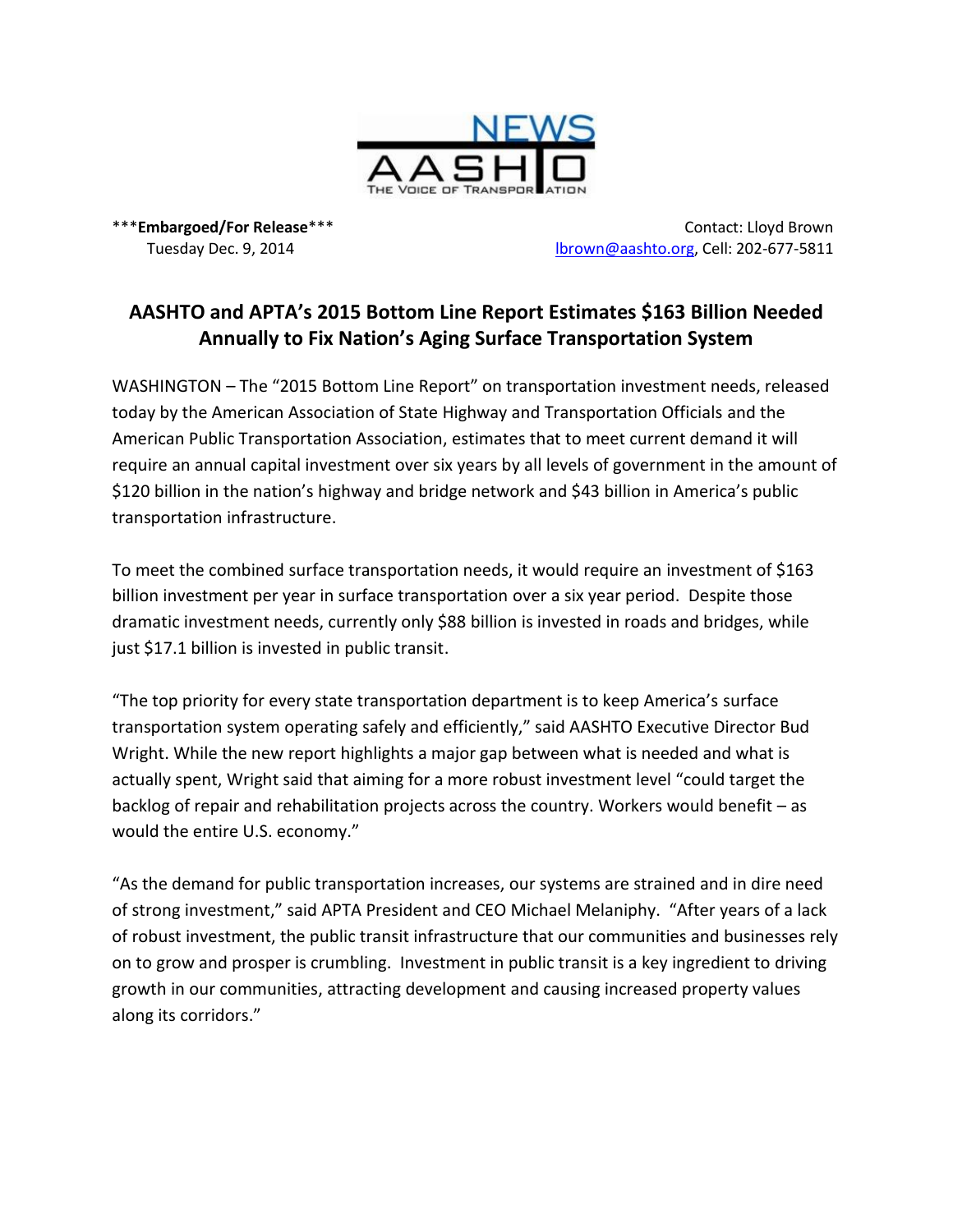The investment-needs, which are derived from economic analysis of demand trends and current network performance, illustrate that government investment in surface transportation infrastructure is far below what is needed to meet demand and allow for safe travel.

The report found about 64,000 structurally deficient bridges are still operating across the country. That is after that category shrank by 43 percent from 1994 to 2013 following a major federal infrastructure spending package and state efforts to target older bridge structures.

[A highway bridge is classified as structurally deficient and requiring some kind of maintenance or upkeep if its deck, superstructure, substructure or culvert is rated in "poor" condition. This rating does not mean the bridge is unsafe. All bridges undergo regular inspections and if a bridge is determined to be hazardous it is closed.]

Meanwhile, the Federal Transit Administration's "State of Good Repair Assessment," which identifies the investments necessary to achieve a state of good repair for current public transit assets and then to keep current transit assets in a state of good repair, estimates the current state of good repair backlog at \$87.7 billion.

"There is little disagreement about the value of transportation," said Wright. "The business community, trade unions, commercial truck drivers and numerous associations including AASHTO and APTA support greater investment. The key is reaching consensus on Capitol Hill. We hope this report will help decision-makers better understand what's at stake in deciding on a long-term, sustainable stream of revenue to support transportation infrastructure."

"It is America's surface transportation system that keeps us mobile, productive and internationally competitive," said Melaniphy. "This report provides the all-important basis for determining the investment levels required to achieve maximum economic and social returns. The comprehensive review of investment requirements provided through this report will be invaluable to policy makers as they consider federal surface transportation legislation in 2015."

Meanwhile, freight ton miles are expected to grow 72 percent from 2015 to 2040, putting ever more big-rig trucks on often-crowded highways

Highway and bridge estimates in the report are based on a rate of travel growth of 1.0 percent per year in vehicle miles of travel. In 2014, America was returning, for the first time since the recession began in 2008, to the level of 3 trillion miles of travel. That rebound in travel miles has been spurred in part by falling gasoline prices and increased employment.